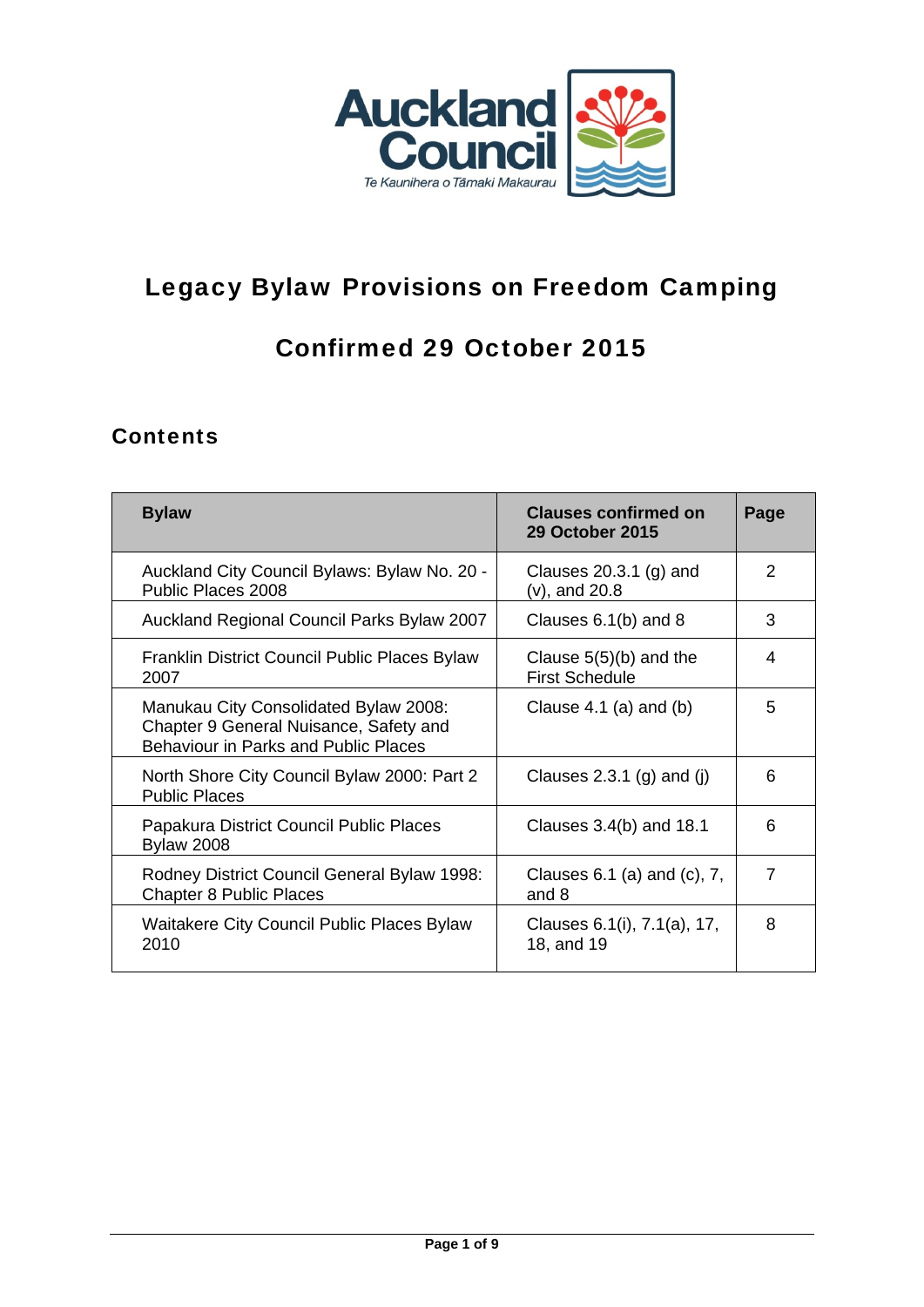### Auckland City Council Bylaws: Bylaw No. 20 - Public Places 2008, clauses 20.3.1 (g) and (v), and 20.8

#### **20.3 Specific restrictions**

- 20.3.1 Except with permission of an authorised officer, or a licence from council, a person shall not, in, on, or over any public place:
	- (g) camp or sleep overnight, except in areas set aside by the council for that purpose. In this context, camping shall include the use of any vehicle whether or not it is specially fitted for sleeping;
	- (v) put up or erect any stall, booth, tent or structure of any kind.

### **20.8 Enforcement**

- 20.8.1 The provisions of Part 1 (Bylaw Administration) of council's bylaws shall apply to enforcement of this bylaw.
- 20.8.2 The person responsible for compliance with this bylaw shall include the organiser or person in charge of the street trade, street performance or event on a public place and the person who carries out or permits an act or activity that is regulated by this bylaw. For the avoidance of doubt, this includes the owner of any material or thing who fails to take all reasonable steps to prevent a breach of this bylaw occurring in respect of that material or thing.
- 20.8.3 Where any work or thing, is or had been, constructed in breach of this bylaw, an authorised officer may, pursuant to section 163 of the Local Government Act 2002, remove or alter the said material or thing.
- 20.8.4 The council may recover from any person responsible for the breach of the bylaw all expenses incurred by it in connection with such pulling down, removal or alteration. This includes the costs of any storage, debt collecting and legal fees.
- 20.8.5 The exercise of this authority shall not relieve any such person from responsibility for any penalty for erecting or permitting the continued existence of any such material.
- 20.8.6 Where any land or structure or material or thing, or any use of land, near or adjacent to a public place could, in the opinion of an authorised officer, cause injury or nuisance to the public, an authorised officer may require the owner or person in control thereof to take such action or to carry out such works required to make the land or structure or material or thing safe or remove the nuisance.
- 20.8.7 If the breach is such that public health, or safety consideration or the risk of damage to council property is such that delay would be unacceptable to the council, it may take immediate steps to rectify the defect and recover the costs referred in clause 20.8.4 of this bylaw.
- 20.8.8 In addition to the provisions of Part 1 (Bylaw Administration), an authorised officer may require a person found to be committing a breach of this bylaw to perform any or all of the following actions:
	- a. immediately cease an activity;
	- b. leave a public place;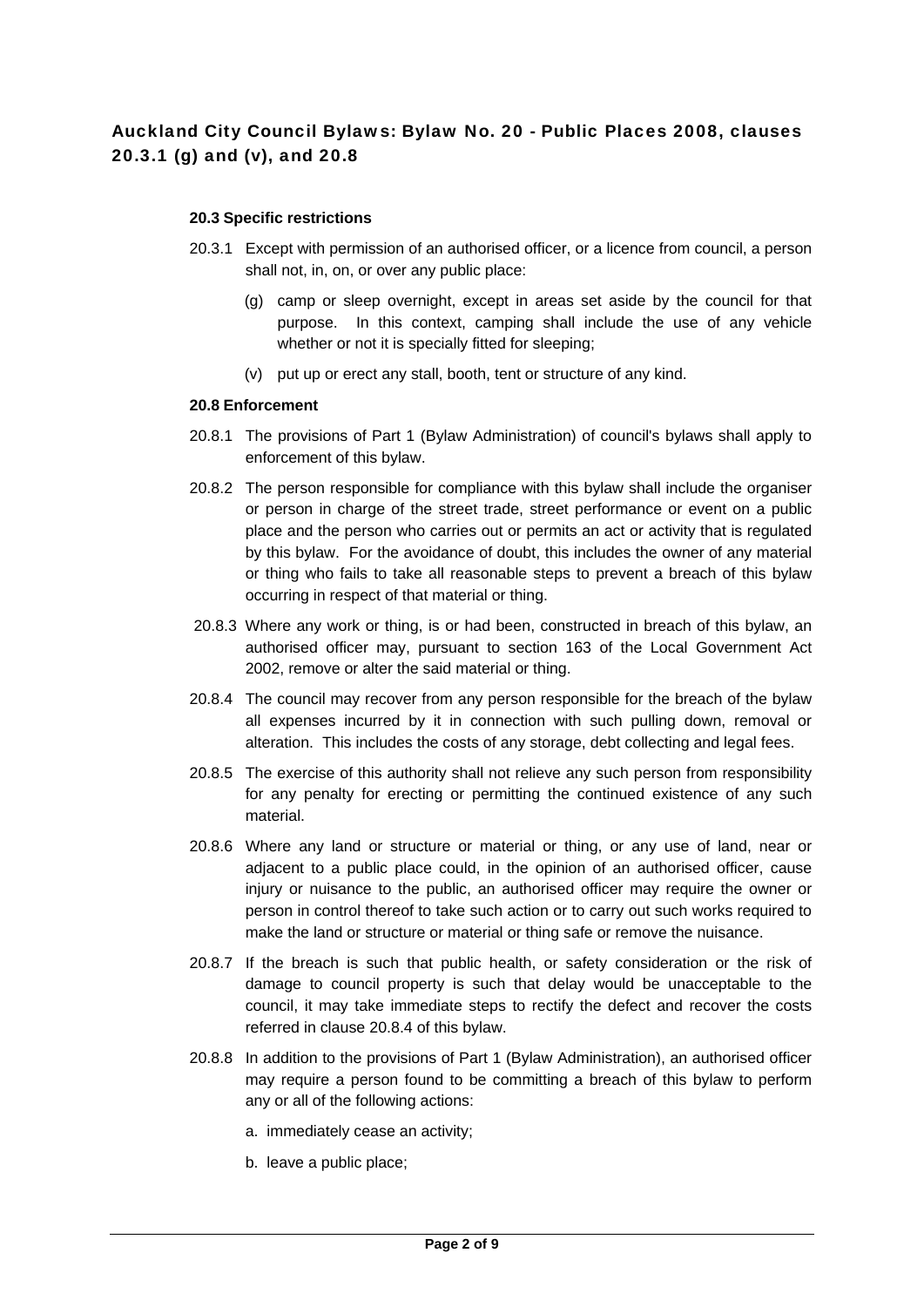c. not return to the public place for such period as the authorised officer deems fit (in which case the requirement shall be a notice in writing).

20.8.9 Failing to comply with the requirements of this bylaw shall be an offence against this bylaw and failing to comply with reasonable promptness with a requirement of an authorised officer made pursuant to this bylaw shall be a further offence.

### Auckland Regional Council Parks Bylaw 2007, clauses 6.1(b) and 8

#### **6.0 Activities Requiring Approval**

- 6.1 No person shall, without the prior approval of the Council, or as approved by way of authorised signs:
	- (b) put up or erect any structure of any kind, or live or camp in any building, tent, structure or vehicle.

#### **8.0 Penalties for Breach of Bylaw**

- 8.1 In the event of any breach of this Bylaw the Council may act under Sections 162, 164, 175, 176, 178, 239, 242 and Subpart 3 'Infringement offences' of the Act and may, with or without the assistance of the police, take such action as is necessary to stop the breach.
- 8.2 Every person who breaches this Bylaw commits an offence and is liable on conviction to a fine not exceeding \$20,000 and where the breach is a continuing one a further fine for every day on which the breach is continued.
- 8.3 In addition to the powers under clause 8.1 to act upon any breach of this Bylaw, the Council may pursuant to section 163 of the Act:
	- (a) remove or alter a work or thing that is, or has been constructed or set up in breach of this Bylaw; and
	- (b) recover the costs of removal or alteration or loss or damage to public property arising as a consequence of any such breach.
- 8.4 Where it is suspected that any person has committed a breach of this Bylaw, that person shall, on the direction of an Authorised Officer, provide his/her full name, and address.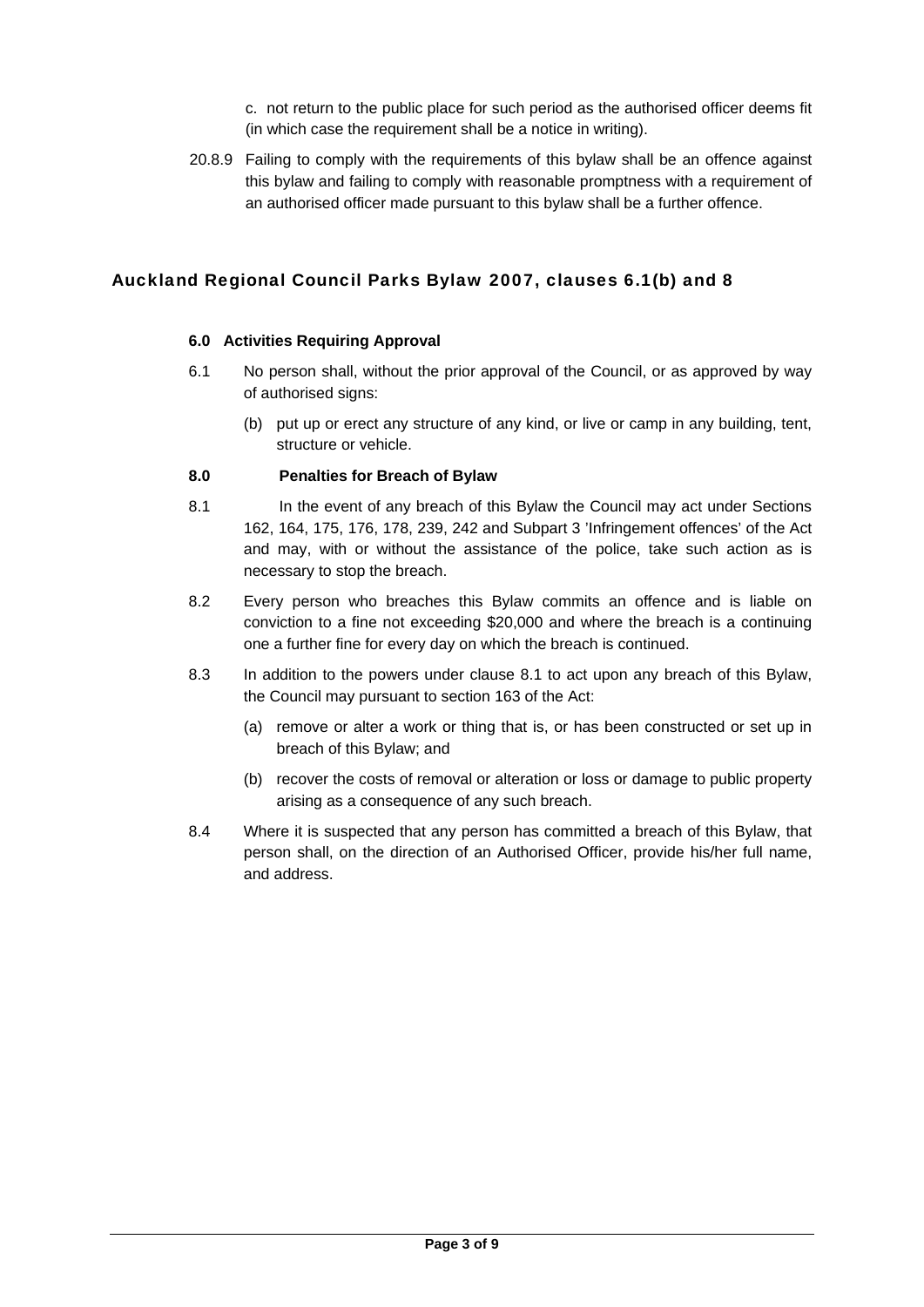### Franklin District Council Public Places Bylaw 2007, clause 5(5)(b) and the First Schedule

### **5. Public Safety and Nuisances**

- (5) Notwithstanding the requirements of any other clause of this Bylaw, no person shall in any public place:
	- (b) Camp in any area not set aside for the purpose. In this context, camping shall include the use of any vehicle for sleeping, whether or not it is specially set out for sleeping. Areas so set aside, and subject to any conditions therein, are listed in the First Schedule to this Bylaw. The First Schedule to this Bylaw may be amended, from time to time, by Council resolution publicly notified.

#### **First Schedule (as amended by Council Resolution 2008/2/36 on 28 February 2008): Areas Set Aside Under Clause 5(5)(b)**

Camping is only permitted in the areas listed hereunder, and subject to specified conditions, by vehicles holding and displaying current NZS 5465:2001 certification:

| Areas set aside:                                                           | <b>Conditions:</b>                                                                                                                                                                                                                                                                                                                                                                                                                                                                                                                                                                                                                                                                                                    |
|----------------------------------------------------------------------------|-----------------------------------------------------------------------------------------------------------------------------------------------------------------------------------------------------------------------------------------------------------------------------------------------------------------------------------------------------------------------------------------------------------------------------------------------------------------------------------------------------------------------------------------------------------------------------------------------------------------------------------------------------------------------------------------------------------------------|
| <b>Rays Rest, off East</b><br>Coast<br>Road, within the<br>signposted area | • Permitted camping hours between 6pm at night and 10am the<br>next morning<br>• Maximum stay of two nights<br>• All rubbish and other materials to be removed when vacating<br>the area<br>• Dogs are prohibited on the beach and adjoining reserve at all<br>times under the Franklin District Council Dog Control Bylaw<br>2004.                                                                                                                                                                                                                                                                                                                                                                                   |
| <b>Te Toro Reserve</b><br>within the<br>signposted area                    | • Permitted camping hours between 6pm at night and 10am the<br>next morning<br>• Maximum stay of two nights<br>• All rubbish and other materials to be removed when vacating<br>the area<br>. Under the Franklin District Council Dog Control Bylaw 2004,<br>dogs are allowed off leash on the reserve and adjoining beach<br>between the permitted camping hours of 6pm and 10am.<br>However, dogs must remain on a leash in these areas between<br>10am and 6pm on weekends, public holidays and school<br>holidays from the beginning of Labour Weekend to the end of<br>March in the following year.                                                                                                              |
| <b>Hamiltons Gap</b>                                                       | • Permitted camping hours between 6pm at night and 10am the<br>next morning<br>• Maximum stay of two nights<br>• All rubbish and other materials to be removed when vacating<br>the area<br>. Under the Franklin District Council Dog Control Bylaw 2004,<br>dogs are allowed off leash on the reserve and adjoining beach<br>between the permitted camping hours of 6pm and 10am.<br>However, dogs must remain on a leash on the reserve and on<br>that part of the beach within 250m either side of the creek<br>mouth at the end of West Coast Road between 10am and 6pm<br>on weekends, public holidays and school holidays from the<br>beginning of Labour Weekend to the end of March in the<br>following year. |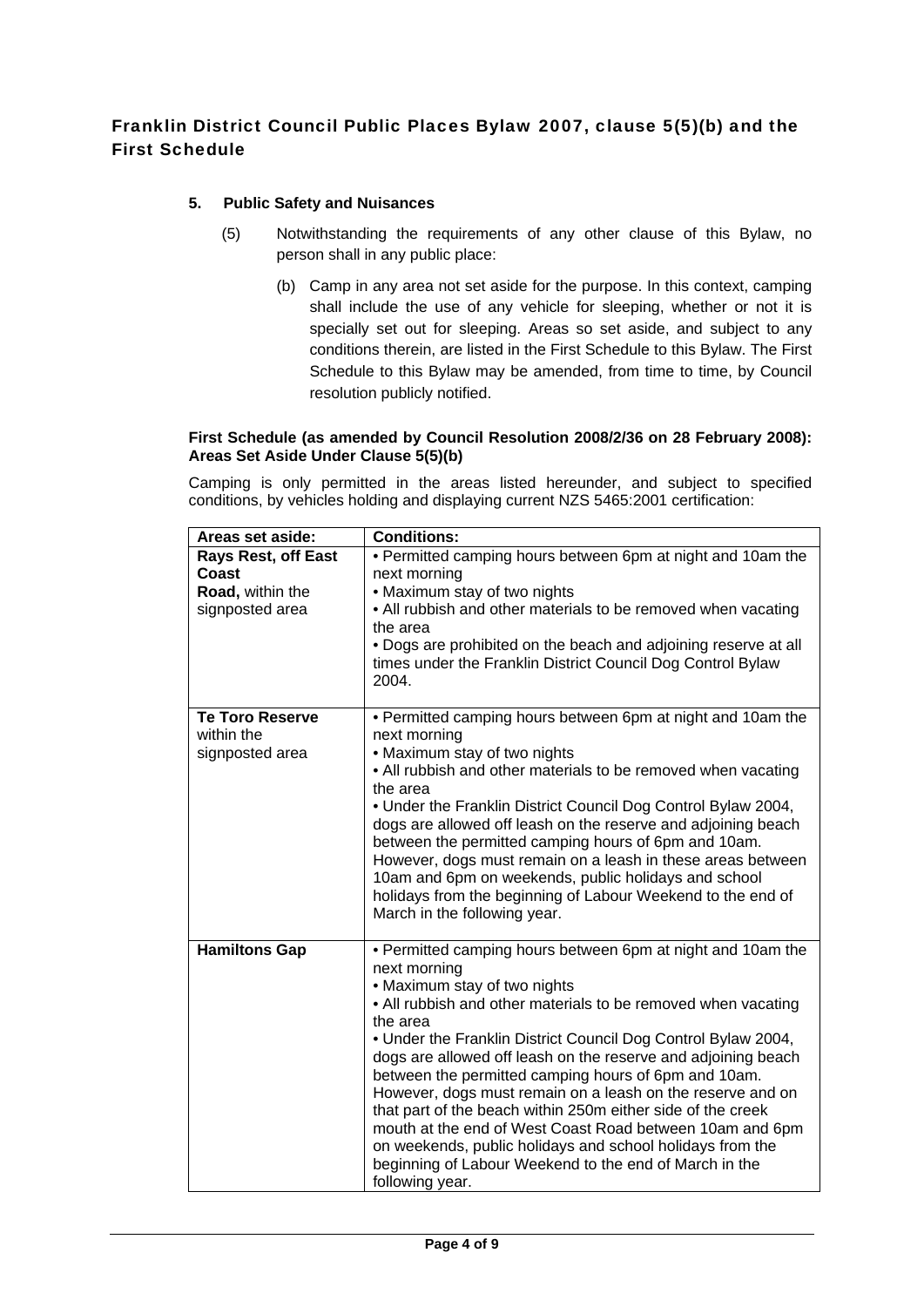| Rosa Birch car park<br>off<br><b>Beresford Street,</b><br>Pukekohe,<br>within the signposted<br>area               | • Permitted camping hours between 6pm at night and 10am the<br>next morning<br>• Maximum stay of two nights<br>• All rubbish and other materials to be removed when vacating<br>the area<br>• Dogs must remain on a leash at all times as required under<br>the Franklin District Council Dog Control Bylaw 2004. |
|--------------------------------------------------------------------------------------------------------------------|-------------------------------------------------------------------------------------------------------------------------------------------------------------------------------------------------------------------------------------------------------------------------------------------------------------------|
| St. Stephens car<br>park, Tuakau,<br>within the signposted<br>area                                                 | • Permitted camping hours between 6pm at night and 10am the<br>next morning<br>• Maximum stay of two nights<br>• All rubbish and other materials to be removed when vacating<br>the area<br>• Dogs must remain on a leash at all times as required under<br>the Franklin District Council Dog Control Bylaw 2004. |
| Western side of<br>Waiuku<br><b>Service Centre car</b><br>park,<br><b>Waiuku, within the</b><br>signposted<br>area | • Permitted camping hours between 6pm at night and 10am the<br>next morning<br>• Maximum stay of two nights<br>• All rubbish and other materials to be removed when vacating<br>the area<br>• Dogs must remain on a leash at all times as required under<br>the Franklin District Council Dog Control Bylaw 2004. |

### Manukau City Consolidated Bylaw 2008: Chapter 9 General Nuisance, Safety and Behaviour in Parks and Public Places, clause 4.1 (a) and (b)

### **4 Residential Occupation of any Public Place by Vehicles, Tents and Caravans**

- 4.1 No person may occupy or permit to be occupied for the purpose of human habitation, any vehicle, tent, caravan or structure of any kind that is situated in or on a public place, except–
	- (a) in a place set aside by the Council for the purpose of camping or overnight parking for a self-contained motor caravan; and
	- (b) upon payment of the fees specified by the Council.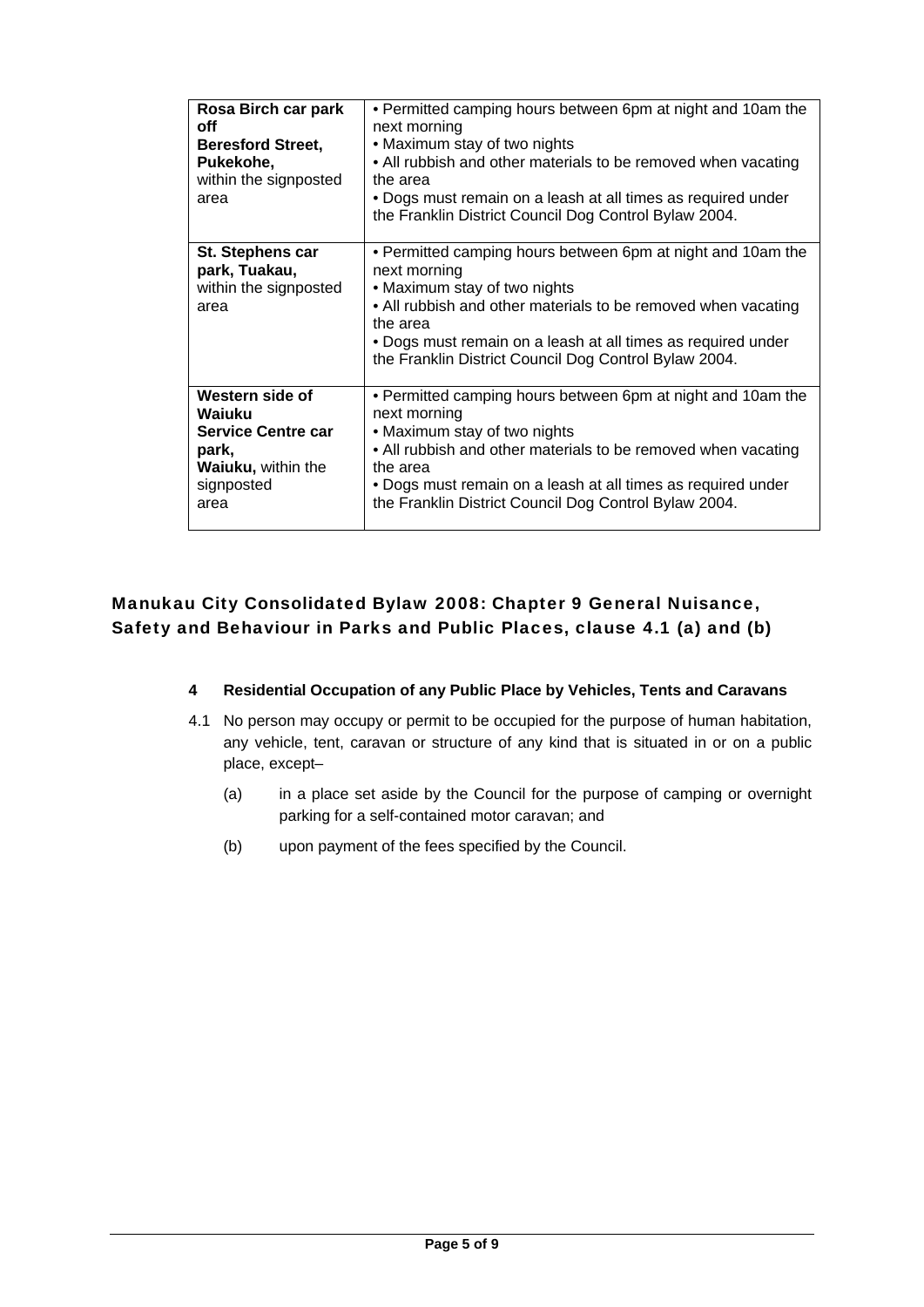### North Shore City Council Bylaw 2000: Part 2 Public Places, clauses 2.3.1 (g) and (j)

### **2.3 Nuisance in Public Places**

- 2.3.1 You must not in any public place:
	- (g) Sleep overnight or camp in an area of public land not set aside for that purpose unless permitted by us. In this context, camping shall include the use of any vehicle, whether or not it is specially fitted out for sleeping.
	- (j) Use any structure or vehicle as temporary living accommodation.

### Papakura District Council Public Places Bylaw 2008, clauses 3.4(b) and 18.1

### **3 Public Safety and Nuisances**

- 3.4 Notwithstanding the requirements of any other clause of this bylaw a person must not in any public place:
	- (b) Camp in an area not set aside for the purpose. In this context camping shall include the use of any vehicle for sleeping whether or not it is specially set out for sleeping.

### **18 Offences**

18.1 A person who fails to comply with or contravenes this bylaw commits an offence and is liable on summary conviction to a maximum penalty of \$20,000 in accordance with section 242(2) of the Local Government Act 2002.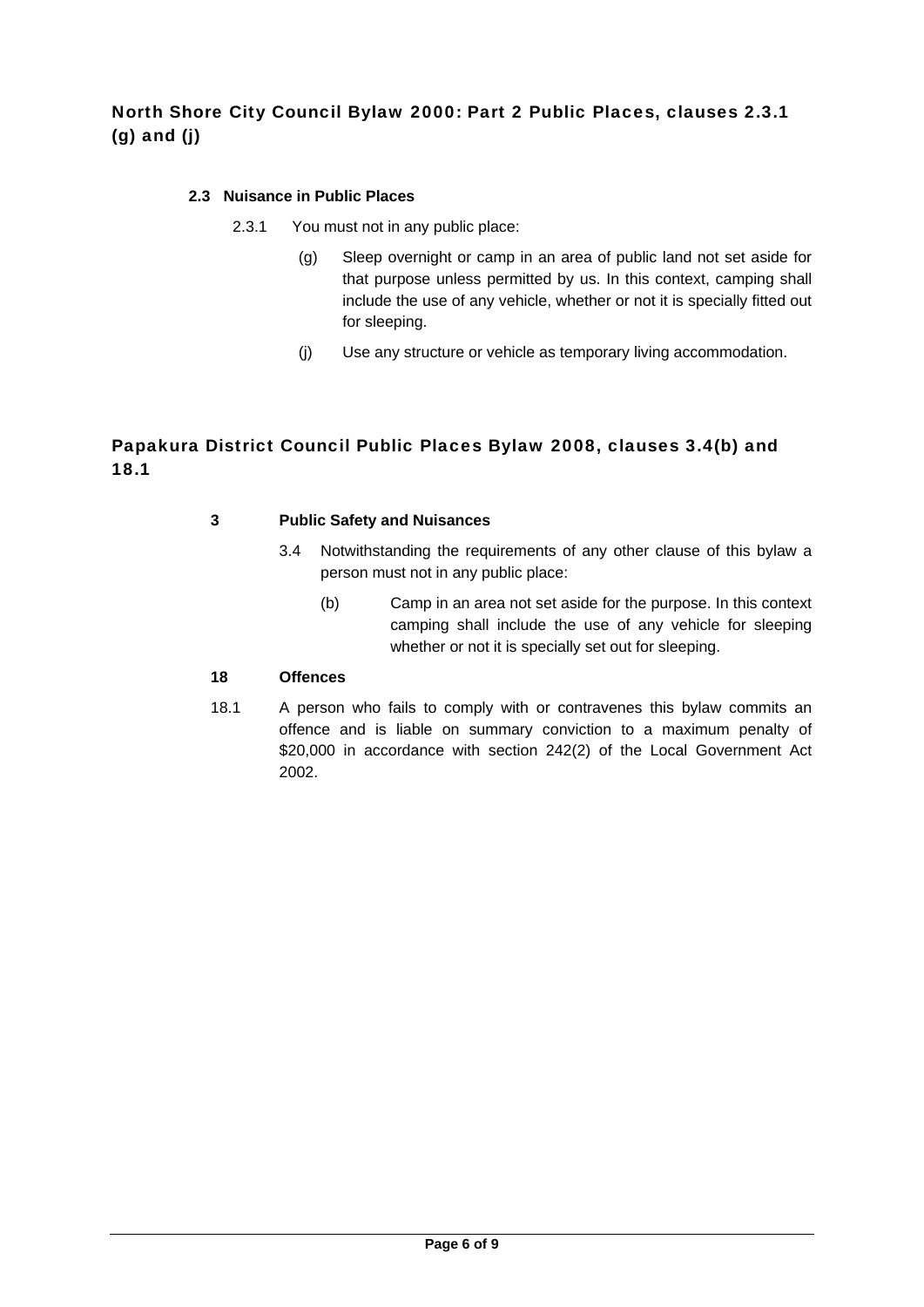### **6.0 Activities Require Consent**

- 6.1 No person shall in any public place without the consent of an Authorised Officer or as indicated by signs:
	- (a) put up or erect any stall, booth, tent, tree hut, swing or structure of any kind; or live in or use any building, tent, structure or vehicle; or
	- (c) park any vehicle (including self contained vehicles but excluding cycles) in any public place including any beach, except in a place set aside by the Council for the parking of vehicles or on any road where parking is permitted; or

### **7.0 Offences and Penalties**

- 7.1 Any person carrying out an activity in a public place contrary to this bylaw shall cease the activity immediately on being required to do so by an Authorised Officer.
- 7.2 In the event of any breach of this bylaw the Council or an authorised officer may act under Sections 162, 163, 164, 175, 176, 178, 239 and 242 of the Local Government Act 2002, and may, with or without the assistance of the police, take such action as is deemed necessary to stop the activity.
- 7.3 In addition to the powers under Chapter 1 to act upon any breach of this bylaw, the Council may institute legal proceedings to recover loss or damage to public property as a consequence of any such breach.
- 7.4 Where it is suspected that any person has committed a breach of this bylaw, that person shall, on the direction of an Authorised Officer provide his/her full name and address.

### **8.0 Other Requirements**

- 8.1 In addition to requirements of this Chapter of the Bylaw, activities in public places may be subject to further requirements as set out in:
	- (a) Chapter 1 Bylaw Administration
	- (b) Chapter 5 Trading in Public Places
	- (c) Chapter 6 Stock on Roads
	- (d) Chapter 9 Road and Traffic Control and Numbering of Premises
	- (e) Chapter 12 Use of Public Wharves and Boat Ramps
	- (f) Chapter 16 Liquor Ban
	- (g) Chapter 18 Road Speed Limits
	- (h) Chapter 25 Parking and Traffic Control
	- (i) The Auckland Regional Council Navigation Safety Bylaws 2001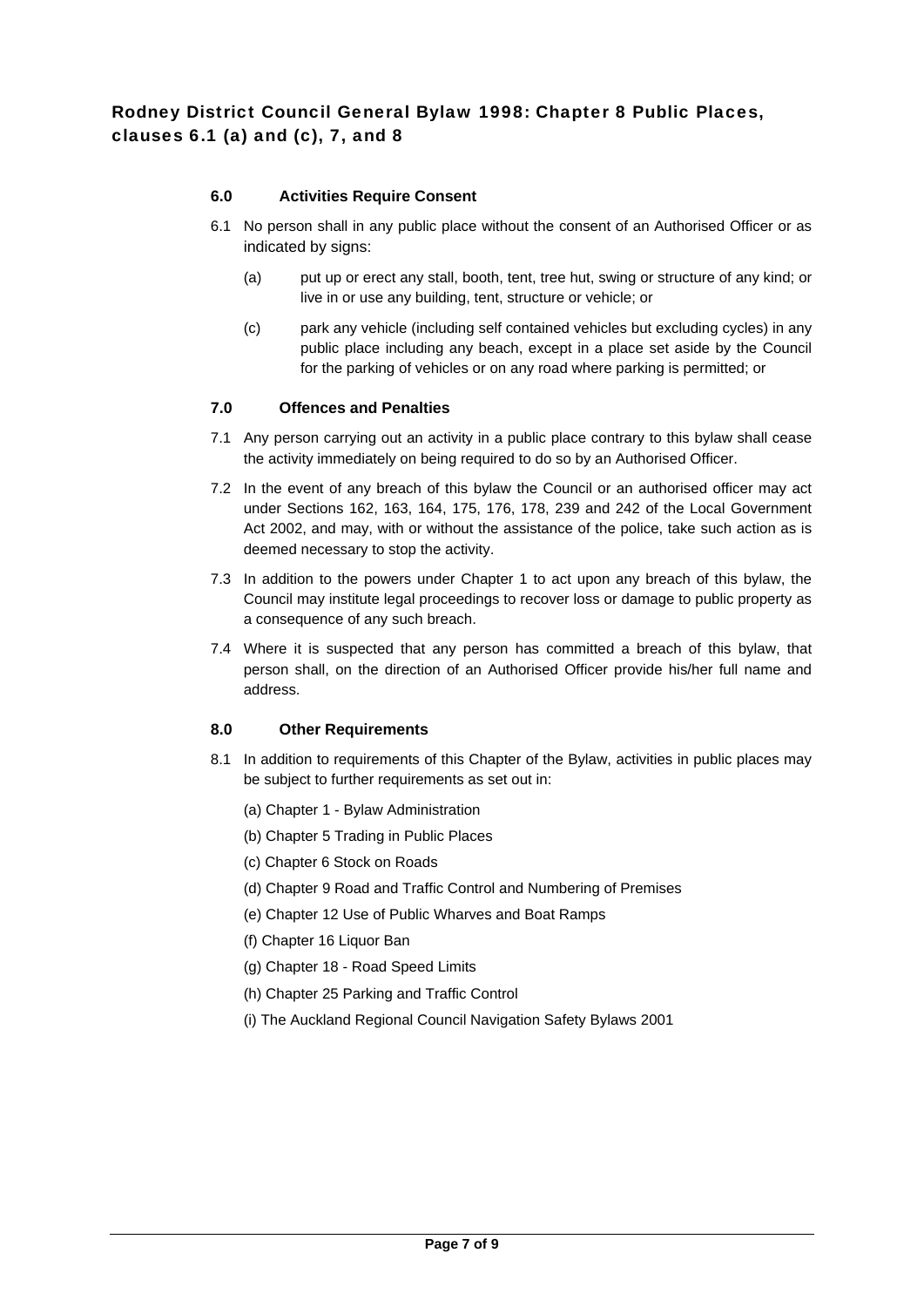### **6 Restrictions on the Use of Public Places**

- 6.1 No person shall behave in any public place in such a way as to cause any obstruction or nuisance to the enjoyment of public places or threaten public health and safety or be offensive. Without limiting the generality of the foregoing no person shall, in any public place:
	- (i) Camp or reside in an area not set aside for that purpose, whether in a vehicle or otherwise.

### **7 Activities Requiring Approval**

- 7.1 No person shall, without the prior approval of the Council and then only in compliance with any conditions attached to that approval:
	- (a) Erect or place any structure including but not limited to a stall, tent, awning, blind or screen on or over a public place.

#### **17 Offences**

17.1 Every person commits a breach of this bylaw who:

- (a) Knowingly permits or allows anything to be done that is a breach of this bylaw; or
- (b) Is party to, or incites to be done, anything that is a breach of this bylaw; or
- (c) Does anything or causes any condition to exist for which a licence, consent or approval from the Council is required under this bylaw and operates without first obtaining that licence, consent or approval. No application for a licence, consent or approval from the Council, and no payment or receipt for any fee paid in connection with such application, licence, consent or approval shall confer any right, authority or immunity on the person making such application or payment; or
- (d) Fails to comply in all respects with any condition attached to any licence, consent, or approval; or
- (e) Fails to obey a lawful instruction of an Authorised Officer; or
- (f) Obstructs or hinders any Authorised Officer of the Council in the performance of his or her duties under this bylaw.

#### **18 Penalties**

- 18.1 Pursuant to section 239 of the Act, every person who breaches this bylaw, commits an offence and is liable on summary conviction to the penalties set out in section 242 of the Act.
- 18.2 Pursuant to section 162 of the Act, the Council may apply to the District Court for an injunction restraining a person from committing a breach of this bylaw.
- 18.2 The Council may exercise the powers under section 163 of the Act in respect of any work or anything constructed in breach of this bylaw.